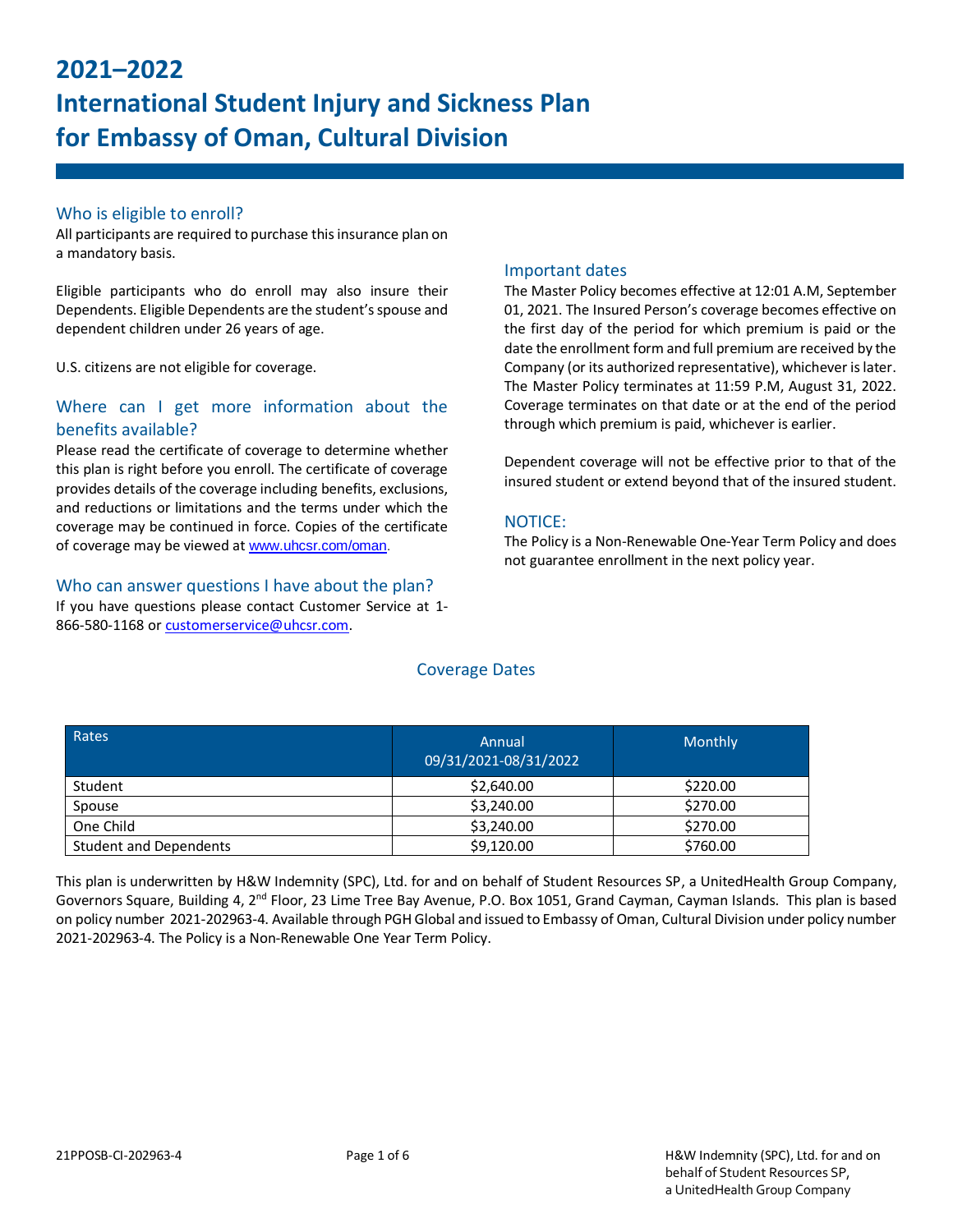**Highlights of the Student Injury and Sickness Insurance Plan of Benefits offered by H&W Indemnity (SPC), Ltd. for and on behalf of Student Resources SP, a UnitedHealth Group Company**

Preferred Providers: The Preferred Provider Network for this plan is UnitedHealthcare Options PPO. Preferred Providers can be found using the following link: [UHC Options PPO](http://www.uhcsr.com/lookupredirect.aspx?delsys=01)

| Covered Medical Expenses incurred outside the United States will be paid at the Preferred Provider level of benefits.                                                                                                                                                                                                    |                                                                                                                                                                                             |                                                                                                             |  |
|--------------------------------------------------------------------------------------------------------------------------------------------------------------------------------------------------------------------------------------------------------------------------------------------------------------------------|---------------------------------------------------------------------------------------------------------------------------------------------------------------------------------------------|-------------------------------------------------------------------------------------------------------------|--|
|                                                                                                                                                                                                                                                                                                                          | <b>Preferred Providers</b>                                                                                                                                                                  | <b>Out-of-Network Providers</b>                                                                             |  |
| <b>Overall Plan Maximum</b>                                                                                                                                                                                                                                                                                              | There is no overall maximum dollar limit on the policy                                                                                                                                      |                                                                                                             |  |
| <b>Plan Deductible</b>                                                                                                                                                                                                                                                                                                   | \$0                                                                                                                                                                                         | \$0                                                                                                         |  |
| <b>Out-of-Pocket Maximum</b><br>After the Out-of-Pocket Maximum has been<br>satisfied, Covered Medical Expenses will be paid<br>at 100% for the remainder of the Policy Year<br>subject to any applicable benefit maximums.<br>Refer to the plan certificate for details about<br>how the Out-of-Pocket Maximum applies. | \$1,000 Per Insured Person, Per Policy<br>Year<br>\$2,000 For all Insureds in a Family, Per<br>Policy Year                                                                                  | \$5,000 Per Insured Person, Per Policy<br>Year<br>\$10,000 For all Insureds in a Family, Per<br>Policy Year |  |
| Coinsurance<br>All benefits are subject to satisfaction of the<br>Deductible, specific benefit limitations,<br>maximums and Copays as described in the plan<br>certificate.                                                                                                                                              | 100% of Preferred Allowance for<br><b>Covered Medical Expenses</b>                                                                                                                          | 80% of Usual and Customary Charges for<br><b>Covered Medical Expenses</b>                                   |  |
| <b>Prescription Drugs</b><br><b>UHCP Mail Order Network Pharmacy</b><br>or Preferred 90 Day Retail Network Pharmacy at<br>2.5 times the retail Copay up to a 90-day supply.<br>Benefits will be paid at 100% for Prescription<br>Drugs dispensed outside the U.S. No Copay<br>applies.                                   | \$0 Copay for Tier 1<br>\$10 Copay for Tier 2<br>\$10 Copay for Tier 3<br>Up to a 31-day supply per prescription<br>filled at a UnitedHealthcare Pharmacy<br>(UHCP) Retail Network Pharmacy | <b>Usual and Customary Charges</b><br>Up to a 31-day supply per prescription                                |  |
| <b>Preventive Care Services</b><br>Including but not limited to: annual physicals,<br>GYN exams, routine screenings and<br>immunizations. Preventive care limits apply<br>based on age and risk group.                                                                                                                   | 100% Preferred Allowance                                                                                                                                                                    | 100% of Usual and Customary Charges                                                                         |  |
| The following services have per service Copays<br>This list is not all inclusive. Please read the plan<br>certificate for complete listing of Copays.                                                                                                                                                                    | Medical Emergency: \$250 Copay per<br>visit<br><b>Preferred Allowance</b>                                                                                                                   | Medical Emergency: \$250 Copay per<br>visit<br>100% of Usual and Customary Charges                          |  |
| <b>Pediatric Dental and Vision Benefits</b>                                                                                                                                                                                                                                                                              | Refer to the plan certificate for details (age limits apply).                                                                                                                               |                                                                                                             |  |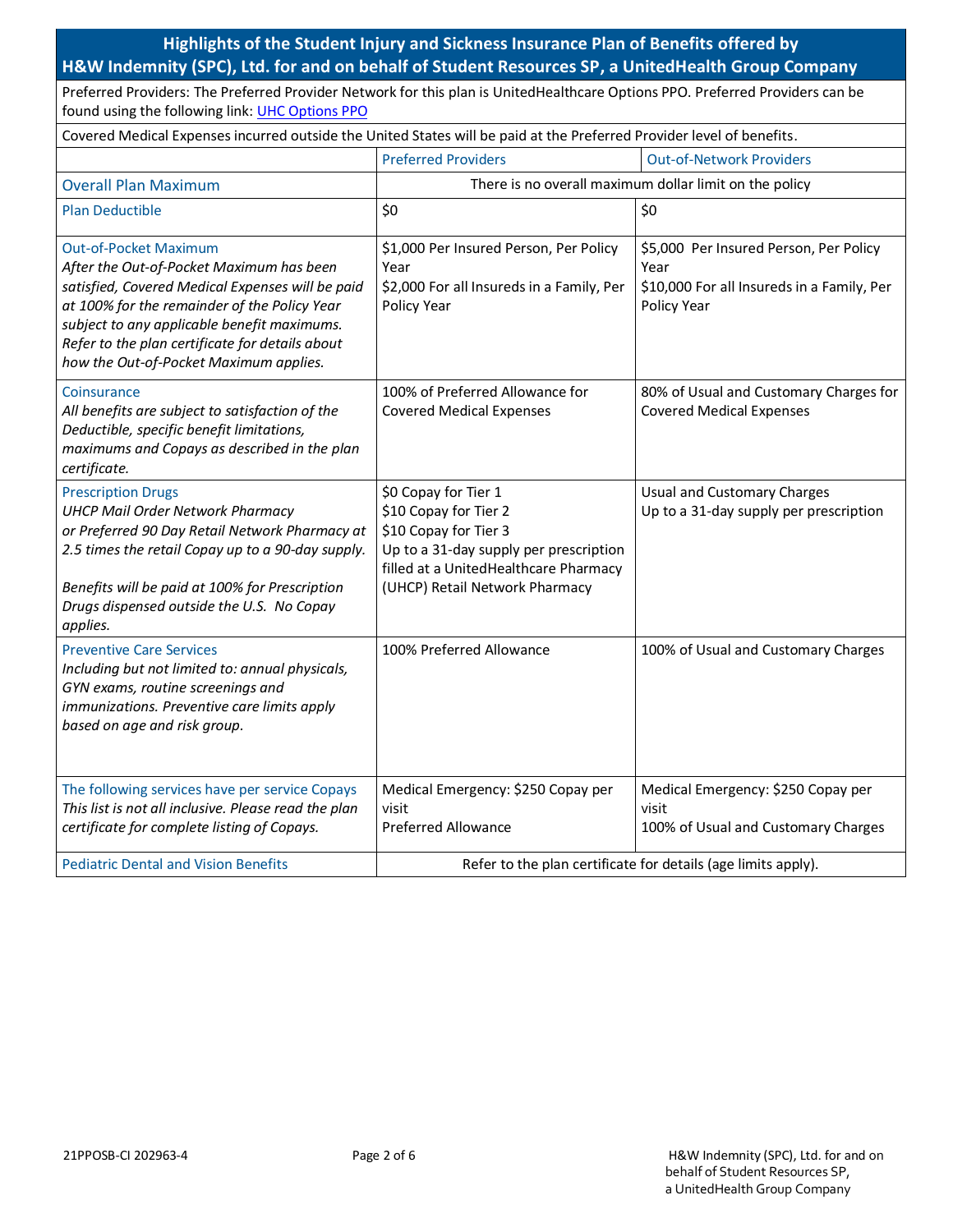# Exclusions and Limitations:

No benefits will be paid for: a) loss or expense caused by, contributed to, or resulting from; or b) treatment, services or supplies for, at, or related to any of the following:

- 1. Biofeedback.
- 2. Congenital Conditions, except as specifically provided for Newborn or adopted Infants.
- 3. Cosmetic procedures, except as specifically provided in the Policy or reconstructive procedures to correct an Injury or treat a Sickness for which benefits are otherwise payable under the Policy or for newborn or adopted children. The primary result of the procedure is not a changed or improved physical appearance.
- 4. Custodial Care.
	- Care provided in: rest homes, health resorts, homes for the aged, halfway houses, college infirmaries or places mainly for domiciliary or Custodial Care.
	- Extended care in treatment or substance abuse facilities for domiciliary or Custodial Care.
- 5. Dental treatment, except:

For accidental Injury to Sound, Natural Teeth.

This exclusion does not apply to benefits specifically provided in Pediatric Dental Services.

- 6. Elective Surgery or Elective Treatment.
- 7. Foot care for the following:
	- Flat foot conditions.
	- Supportive devices for the foot.
	- Subluxations of the foot.
	- Fallen arches.
	- Weak feet.
	- Chronic foot strain.
	- Routine foot care including the care, cutting and removal of corns, calluses, toenails, and bunions (except capsular or bone surgery).

This exclusion does not apply to preventive foot care for Insured Persons with diabetes.

- 8. Health spa or similar facilities. Strengthening programs
- 9. Hearing examinations. Hearing aids. Cochlear implants. Other treatment for hearing defects and hearing loss. "Hearing defects" means any physical defect of the ear which does or can impair normal hearing, apart from the disease process. This exclusion does not apply to hearing defects or hearing loss as a result of an infection or Injury or as specifically provided in the Policy.
- 10. Hypnosis.
- 11. Immunizations, except as specifically provided in the Policy. Preventive medicines or vaccines, except where required for treatment of a covered Injury or as specifically provided in the Policy.
- 12. Injury or Sickness for which benefits are paid or payable under any Workers' Compensation or Occupational Disease Law or Act, or similar legislation.
- 13. Injury or Sickness when claims payment and/or coverage is prohibited by applicable law.
- 14. Investigational services.
- 15. Marital or family counseling.
- 16. Participation in a riot or civil disorder. Commission of or attempt to commit a felony. Fighting.
- 17. Prescription Drugs, services or supplies as follows:
	- Therapeutic devices or appliances, including: hypodermic needles, syringes, support garments and other non-medical substances, regardless of intended use, except as specifically provided in the Policy.
	- Immunization agents, except as specifically provided in the Policy. Biological sera.
	- Drugs labeled, "Caution limited by federal law to investigational use" or experimental drugs.
	- Products used for cosmetic purposes.
	- Drugs used to treat or cure baldness. Anabolic steroids used for body building.
	- Anorectics drugs used for the purpose of weight control.
	- **•** Fertility agents or sexual enhancement drugs, such as Parlodel, Pergonal, Clomid, Profasi, Metrodin, Serophene, or Viagra
	- Growth hormones.
	- Drugs used for tobacco cessation, except as specifically provided in the Policy.
	- Refills in excess of the number specified or dispensed after one (1) year of date of the prescription.
- 18. Reproductive services for the following:
	- Female sterilization procedures, except as specifically provided in the Policy.
	- Vasectomy.
	- Reversal of sterilization procedures.
- 19. Routine Newborn Infant Care, and well-baby nursery and related Physician charge in excess of 48 hours for vaginal delivery or 96 hours for cesarean delivery.
- 20. Preventive care services. Routine physical examinations and routine testing. Preventive testing or treatment. Screening exams or testing in the absence of Injury or Sickness. This exclusion does not apply to benefits specifically provided in the Policy.
- 21. Services provided normally without charge by the Health Service of the institution attended by the Insured or services covered or provided by a student health fee.
- 22. Skeletal irregularities of one or both jaws, including orthognathia and mandibular retrognathia. Deviated nasal septum, including submucous resection and/or other surgical correction thereof. Nasal and sinus surgery, except for treatment of a covered Injury or treatment of chronic sinusitis.
- 23. Sleep disorders.
- 24. Speech therapy, except as specifically provided in the Policy.
- 25. Supplies, except as specifically provided in the Policy.
- 26. Surgical breast reduction, breast augmentation, breast implants or breast prosthetic devices, or gynecomastia; except as specifically provided in the Policy.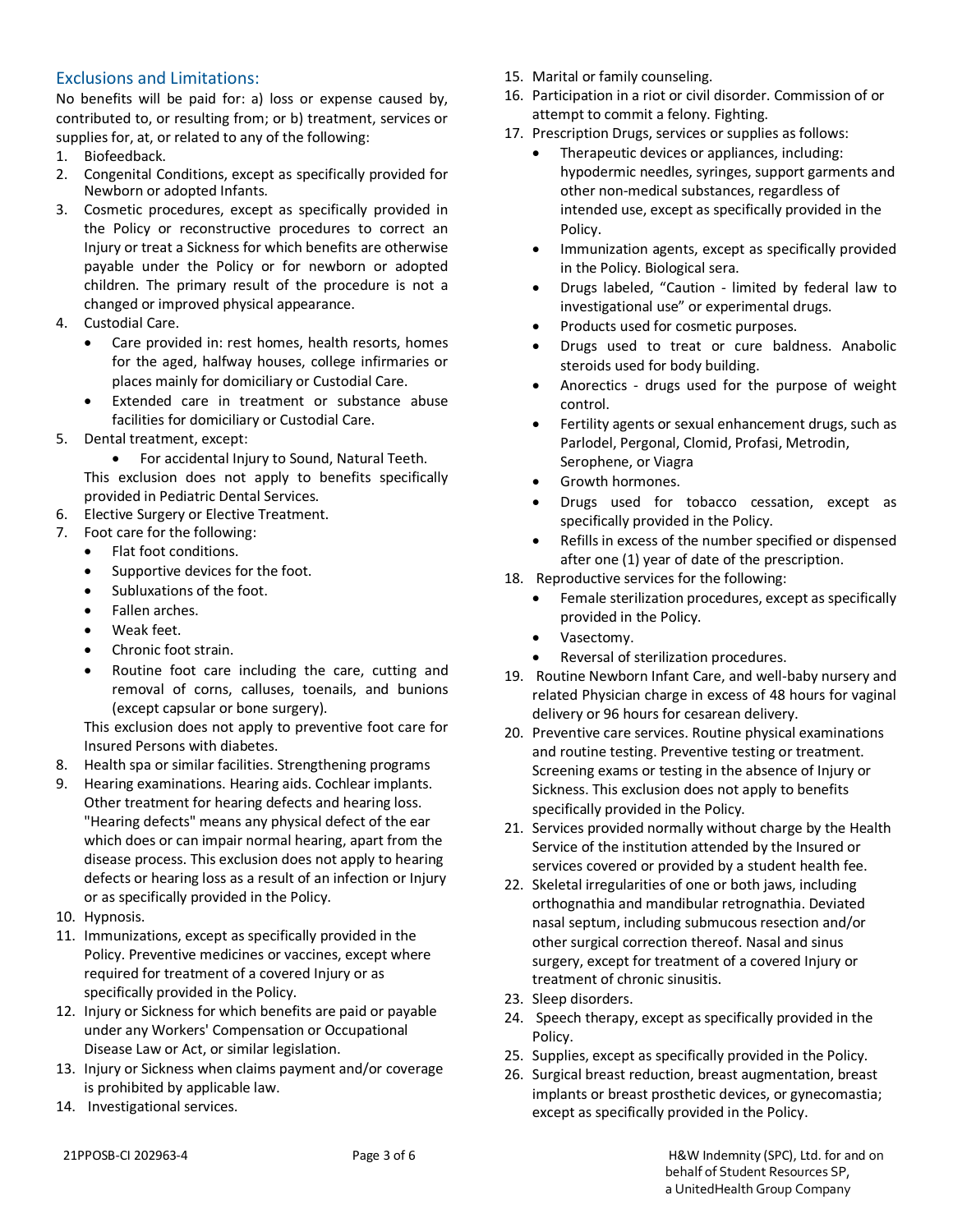- 27. Treatment in a Government hospital, unless there is a legal obligation for the Insured Person to pay for such treatment.
- 28. War or any act of war, declared or undeclared; or while in the armed forces of any country (a pro-rata premium will be refunded upon request for such period not covered).
- 29. Weight management. Weight reduction. Nutrition programs. Treatment for obesity, except morbid obesity. This exclusion does not apply to benefits specifically provided in the Policy.

# UnitedHealthcare Global: Global Emergency **Services**

If you are a student insured with this insurance plan, you and your insured spouse and insured minor child(ren) are eligible for UnitedHealthcare Global Emergency Services. The requirements to receive these services are as follows:

International Students, insured spouse and insured minor child(ren): you are eligible to receive UnitedHealthcare Global services worldwide, except in your home country.

The Assistance and Evacuation Benefits and related services are not meant to be used in lieu of or replace local emergency services such as an ambulance requested through emergency 911 telephone assistance. **All services must be arranged and provided by UnitedHealthcare Global; any services not arranged by UnitedHealthcare Global will not be considered for payment.** If the condition is an emergency, you should go immediately to the nearest physician or hospital without delay and then contact the 24-hour Emergency Response Center. UnitedHealthcare Global will then take the appropriate action to assist you and monitor your care until the situation is resolved.

Key Assistance Benefits include:

- **•** Emergency Evacuation
- Dispatch of Doctors/Specialists
- Medical Repatriation
- Transportation After Stabilization
- Transportation to Join a Hospitalized Insured Person
- Return of Minor Children
- Repatriation of Remains

Also includes additional assistance services to support your medical needs while away from home or campus. Check your plan certificate for details, descriptions and program exclusions and limitations.

To access services please refer to the phone number on the back of your ID Card or access *My Account* and select My Benefits/Additional Benefits/UHC Global Emergency Services.

When calling the UnitedHealthcare Global Operations Center, please be prepared to provide:

- Caller's name, telephone and (if possible) fax number, and relationship to the patient;
- Patient's name, age, sex, and UnitedHealthcare Global ID Number as listed on the back of your Medical ID Card
- Description of the patient's condition;
- Name, location, and telephone number of hospital, if applicable;
- Name and telephone number of the attending physician; and
- Information of where the physician can be immediately reached.

All medical expenses related to hospitalization and treatment costs incurred should be submitted to H&W Indemnity (SPC), Ltd. for and on behalf of Student Resources SP for consideration and are subject to all Policy benefits, provisions, limitations, and exclusions. All assistance and evacuation benefits and related services must be arranged and provided by UnitedHealthcare Global. **Claims for reimbursement of services not provided by UnitedHealthcare Global will not be**  accepted. A full description of the benefits, services, exclusions and limitations may be found in your plan certificate or the Master Policy.

# Highlights of Services offered by UnitedHealthcare **Student**Resources

# **Healthiest You: 24/7 Doctor Access**

Starting on the effective date of your coverage under the student insurance plan, you have 24/7 access to medical advice through HealthiestYou, a national telehealth service.\* By calling the toll-free number listed on the front of your medical ID card or visiting [www.uhcsr.com](http://www.uhcsr.com/)/oman, you have access to board-certified physicians via phone and/or video, where permitted. This service is especially helpful for minor illnesses, such as allergies, sore throat, earache, pink eye, etc. Based on the condition being treated, the doctor can also prescribe certain medications, saving you a trip to the doctor's office. Using HealthiestYou can save you money and time, while avoiding costly trips to a doctor's office, urgent care facility, or emergency room. As an insured with StudentResources, there is no consultation fee for this service.\* Every call with a HealthiestYou doctor is covered 100% during your policy period.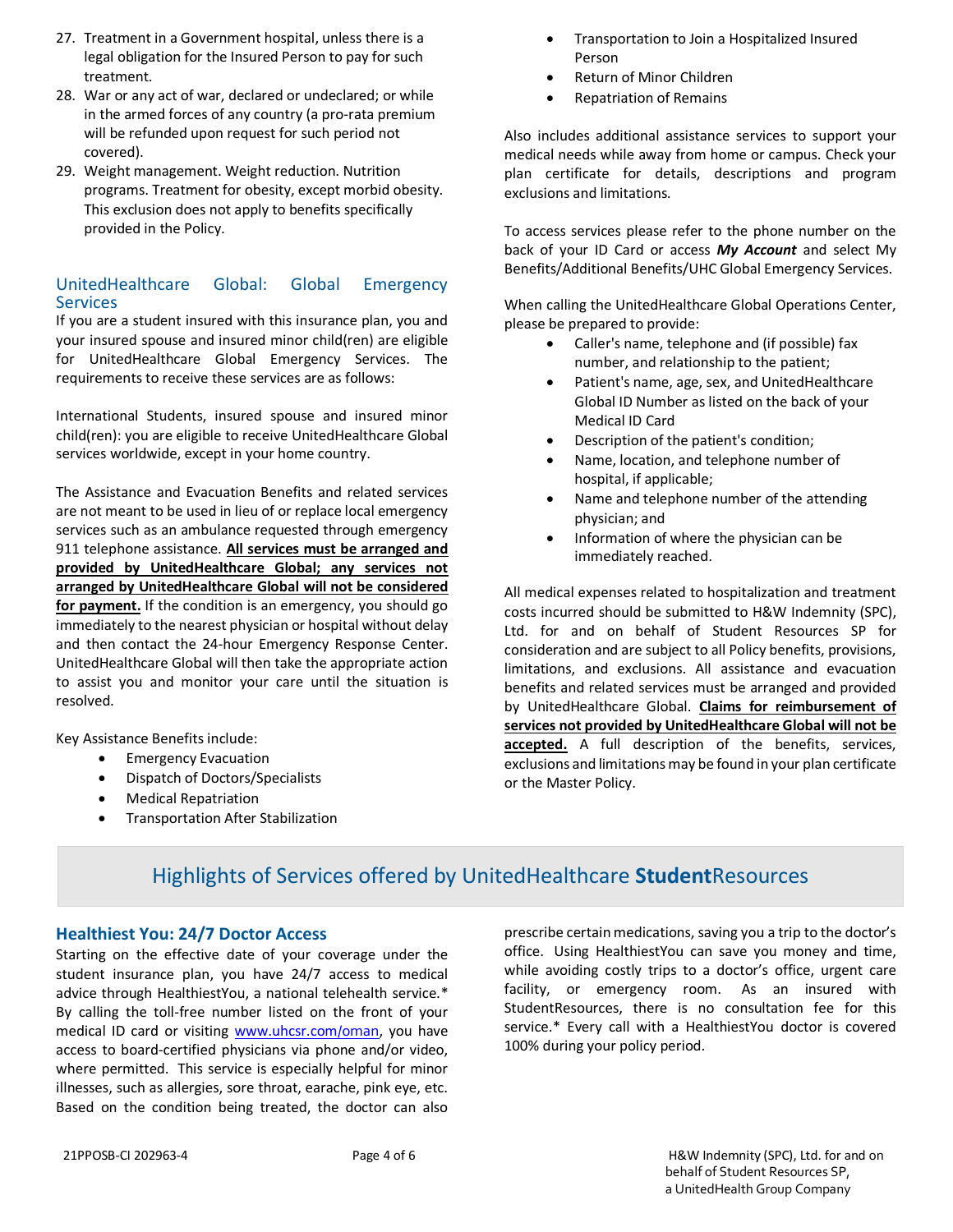This service is meant to complement your Student Health Center. If possible, we encourage you to visit your SHC first before using this service.

HealthiestYou is not health insurance. HealthiestYou is designed to complement, and not replace, the care you receive from your primary care physician. HealthiestYou physicians are an independent network of doctors who advise, diagnose, and prescribe at their own discretion. HealthiestYou physicians provide cross coverage and operate subject to state regulations. Physicians in the independent network do not prescribe DEA controlled substances, non-therapeutic drugs and certain other drugs which may be harmful because of their potential for abuse. HealthiestYou does not guarantee that a prescription will be written. Services may vary by state.

\*Available to Insured students and their covered Dependents ages 18 and over. If you call prior to the effective date of your coverage under the insurance plan, you will be charged a \$55 service fee before being connected to a board-certified physician.

## Healthiest You: 24/7 Student Support

Insureds have immediate access to the Student Assistance Program, a service that coordinates care using a network of resources. Services available include counseling, financial and legal advice, as well as mediation. Counseling services are offered by Licensed Clinicians who can provide insureds with someone to talk to when everyday issues become overwhelming. Financial services, provided by licensed CPA's and Certified Financial Planners offer consultations on issues such as financial planning, credit and collection issues, home buying and renting and more. Legal Services are provided by fully credentialed attorneys with at least 5 years of experience practicing law. Mediation services are available to help resolve family-related disputes. Translation services are available in over 170 languages for most services. Insureds also have access to LiveAndWorkWell.com where they can take health risk assessments and participate in personalized self-help programs. More information about these services is available by logging into *My Account* a[t www.uhcsr.com](http://www.uhcsr.com/)/oman.

## **HealthiestYou: Virtual Counselor Access**

Starting on the effective date of your coverage under the student insurance plan, you have access to mental health providers through a national virtual counseling service.\* Psychiatrists, psychologists and licensed therapists are available to you through a variety of communication methods, including phone and video.

When you sign up, you'll complete a questionnaire, choose your provider and select a date and time for your appointment. Appointments are available 7 days a week. Visits are secure, discreet and confidential, and you have ongoing support with the same provider.

As an insured with **Student**Resources, there is no consultation fee for this service. Every communication with a provider is covered 100% during your policy period.

\*Available to Insured students and their covered Dependent; age restrictions may apply, depending on state regulations.

## ID Cards

Insured students will receive emailed instructions on how to create a My Account and access their electronic ID card. From the uhcsr.com/myaccount website, ID cards can be downloaded, faxed, emailed or printed. Additionally, students can request delivery of an ID card through the U.S. mail from their My Account. Access to ID card information is also available on the UHCSR mobile app, available on the App Store or Google Play

NOTE: The information contained herein is a summary of certain benefits which are offered under a student health insurance policy issued by UnitedHealthcare. This document is a summary only and may not contain a full or complete recitation of the benefits and restrictions/exclusions associated with the relevant policy of insurance. This document is not an insurance policy document and your receipt of this document does not constitute the issuance or delivery of a policy of insurance. Neither you nor UnitedHealthcare has any rights or responsibilities associated with your receipt of this document. Changes in federal, state or other applicable legislation or regulation or changes in Plan design required by the applicable state regulatory authority may result in differences between this summary and the actual policy of insurance.